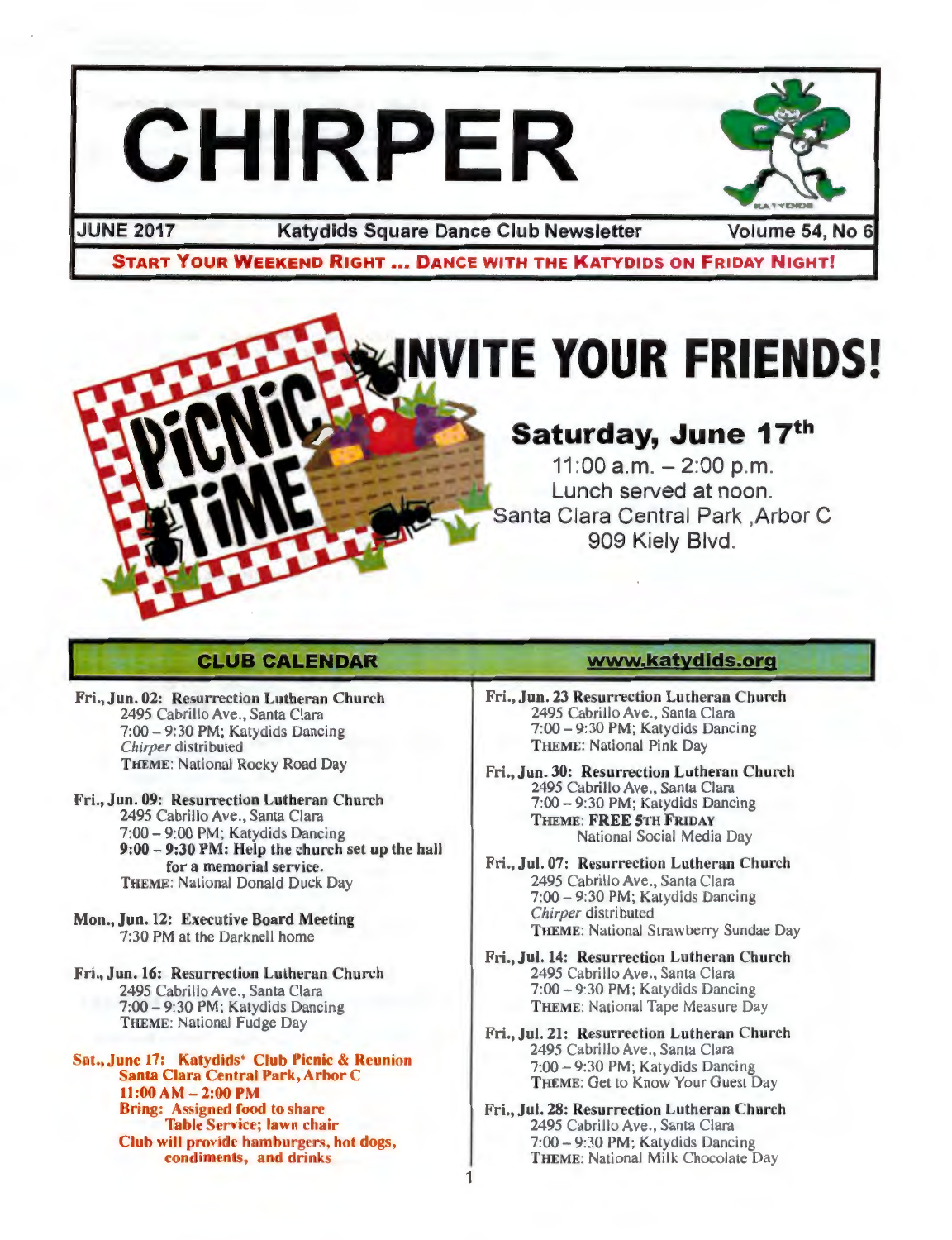# SQUARE HEAD ASSIGNMENTS and DUTIES

Jun. 02 ........Lehnhoff / Grubb Jun. 09 ........ Angotti / Smith, R. Jun. 16 ........Baker / Stolpe / Rhea Jun. 23 ........Willey Jun. 30 ........Wilhelmsen

Jul. 07 .........Pitts / Robinson jul. 14 .........Paterson / Johnson Jul. 21 .........McManus / Matolyak Jul. 28 .........Nassau / Smith, D.

Aug. 04 ....... Steele Aug. 11 .......Village / Robinson Aug. 18 .......Hosoda / Schwartz Aug. 25 ....... De Lapp

#### Before the dance:

- Notify the Super Square Head, Stephanie Stevens, (408-871-9525) of any needed changes to assigned dates.<br>• YOU DO NOT NEED TO BRING ICE!
- 
- On scheduled night, the designated Square Heads should arrive by 6:15 PM.and stay until clean up is finished around 9:45 PM. A Katydids member with a key will open the doors and will secure the hall at end of evening.
- Check the restrooms for supplies & tidiness.
- Make ice water using provided cubes in freezer and make coffee.
- Sweep the floor as necessary & set up the sign-in table.
- Bring out additional chairs from storage room as needed .
- Set up drinks and supplies on counter.
- Place snacks, napkins and flyers on tables at back of the hall.

## During Club dance:

- Welcome everyone as they enter.
- Collect a \$5.00 donation from each guest and have them sign in. "Regular" guests sign the prepared sheet, new guests sign the guest book.
- In the green box, there is an envelope with petty cash for making change.
- Offer raffle tickets: 5 tickets for \$1 .00.
- In the green box, there are envelopes for keeping track of money collected during the evening.
- Divide the raffle proceeds with 50% to the Club, 50% to the winner. (Note: odd dollar goes to the winner!)
- Check that water & cups do not run out during the
- evening. After announcements and raffle, feel free to dance except for the last tip (unless you are needed to fill a square) when you will need to be putting things away and cleaning up

## After the dance:

- If Treasurer is not present, pass monies collected to any Executive Board Member.
- Pack up the sign-in items, leftover snacks and flyers.
- Empty coffee pot and dry the cooler and pack up other supplies and return them to the shelf in storage room.
- Wipe counter and tables where needed.
- Empty garbage can if more than half full. The dumpster is located in the side parking lot.
- Sweep up crumbs from the floor as needed.
- Return extra chairs to the storage room
- Notify the Quartermasters, Maxine or Lloyd (408-241-7567) of any replacement supplies needed for the next week.

# DANCE EVENTS

## PLUS LEVEL unless otherwise noted

June 3: Ice Cream Fling Thing; Bows 'N' Beaus John Muir Middle School, 1260 Branham Ln., SJ 7:30-8:00 PM, Pre-Rounds: Sue Harris 8:00- 10:30 PM; Caller: Eric Heneralu

June 10: Strawberry Festival; Sunnyvale Squares John Muir Middle School, 1260 Branham Ln., SJ 7:30- 8:00PM; PreRounds: Barbara- Lynn Smith 8:00 - 10:30 PM; Caller: Hunter Keller Cuer: Barbara-Lynn Smith

June 17: Anniversary Dance; Lucky Steppers

The Slab, 9525 Mill St., Ben Lomond  $6:00 - 10:00$  PM Callers: Mike Luna, Tork Clark Cuer: Sue & Phil Harris Bring lawn chair

June 21-24: National Square Dance Convention Duke Energy Convention Center, Cincinnati, OH

## July 08: Lucky Steppers Slab Dance

The Slab, 9525 Mill St., Ben Lomond 6:00- 10:00 PM Callers: Jet Roberts, Sylvia Roberts Cuer: Sue & Phil Harris Bring lawn chair

July 08: Firecracker Hoedown; Farmers & Farmerettes

Elks Lodge, 39991 Farwell Dr., Fremont 7:30- 8:00PM; PreRounds: Erin Byars 8:00 - 10:30 PM; Caller: Scot Byars

## July 15: Starlight Ball; CPSD

Camden Community Ctr., 3369 Union Ave., SJ 7:00-7:30 PM; PreRounds: Anne Gracia 7:30- 10:00 PM; Callerz: Darren Gallina

## July 22: Lucky Steppers Slab Dance

The Slab, 9525 Mill St., Ben Lomond 6:00 - 10:00 PM Callers: Andy Shore Cuer: Sue & Phil Harris Bring lawn chair

# SUPPORT OUR NEWEST DANCERS!

.........................

June 24: The Rising Stars; Newer Dancer hoedown; Castaways (Jan. Level) Resurrection Lutheran Church 2495 Cabrillo Ave. Santa Clara 7:30- 10:00 PM Callers: James Thompson, Mike Pogue Gently used Square Dance Clothes for sale.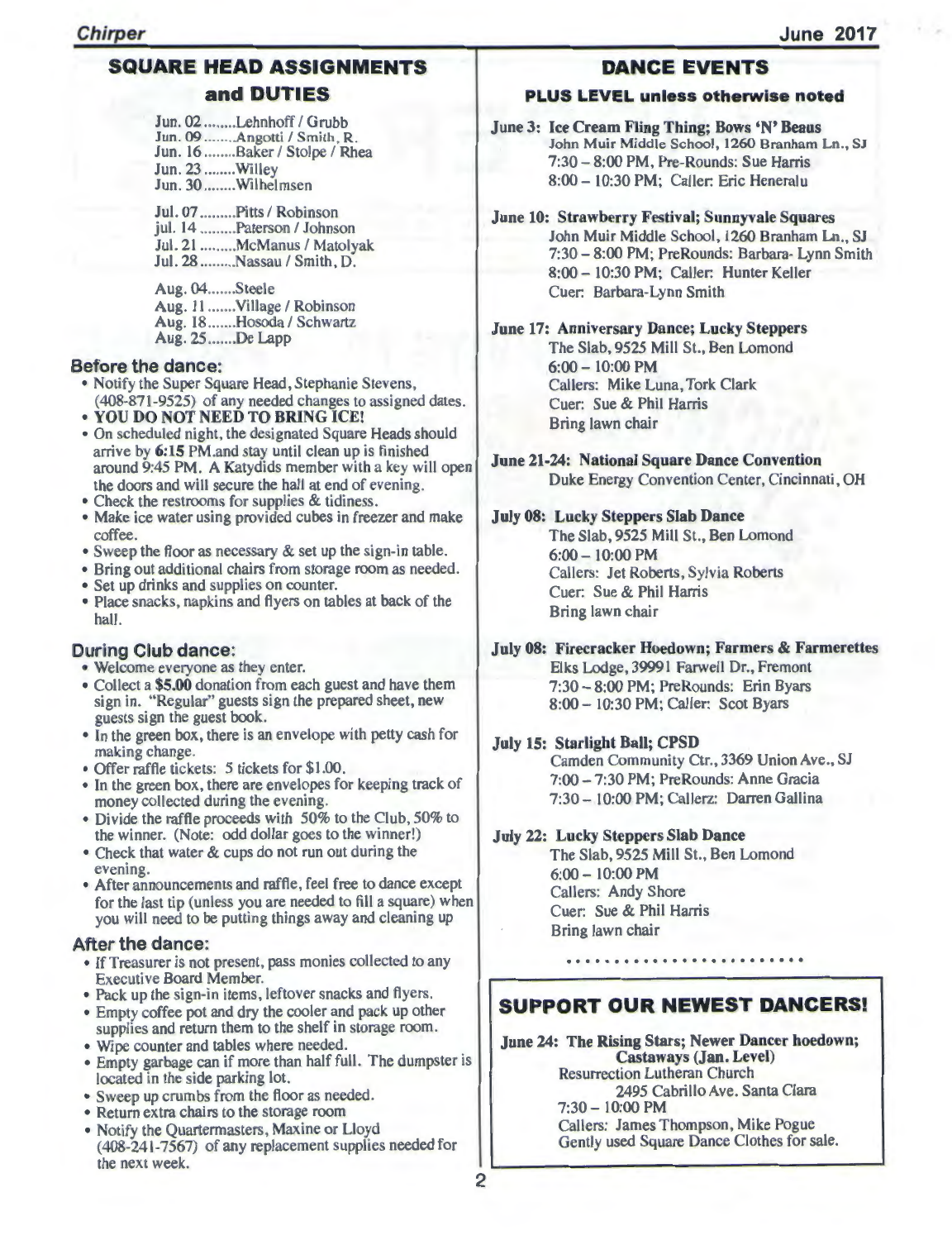#### Chirper

## June 2017

# **PRESIDENT'S CORNER**



Hi Everyone,

Our next Board meeting will be held on Monday, June 12, at 7:30pm.

We have our Reunion Picnic on Saturday, June 17, at Central Park in Santa Clara. It is from llAM to 3:00PM. You can pick up a flyer with all the information on it. See Maxine to sign up and to let her know what you would like to bring.

On Friday August 11, we will be having Root Beer Float night and on Friday, August 18, we will be having our Hot Augusts Night Dance and the opportunity to sell your square dance clothes you no longer want at our annual Square Dance Clothes sale. We will be having a "build your own" Pizza-Party on Saturday, August 26, at the home of Jacky and Eric Wilhelmsen. There are flyers with all the information on those and other events on the table Friday nights.

We are also planning on having an Amateur Caller's Night in September. We invite anyone who would like to call that night to sign up. Check with our caller, **Jim**, if you have any questions.

# Lloyd

# **HAPPY BIRTHDA**

| Morris HosodaJune 21 |  |
|----------------------|--|
|                      |  |
| Lee FleemanJune 28   |  |

Campbell United Church of Christ Food Pantry needs: Non-perishable food, personal grooming items, clothing & shoes for all sizes.

Bring anything you want to donate on Friday Night and I will deliver the items on Tuesday. The Food Pantry director is so thankful for everything that I have delivered from our Club.

> Pat <del>A</del>ngotti Vice President

SAVE THE DATE:

August 11: Root Beer Float Night August 18: Hot August Night August 26: Pizza Party



Jerry Abel & Anne Langer...........June 15 Gary & Sue De Lapp .................. June 24

# Remember Katydones Thomas & Margaret Obermeyer?



Club Alumni, Rod Garges & Mary Monticello (left) who are now full-time AVers, sent us this photograph from their recent visit in Germany with Margaret & Thomas Obermeyer (right). The Obermeyers went through our beginner's square dance class several years ago but then had to return to Germany when Thomas' work in Silicon Valley was completed.

•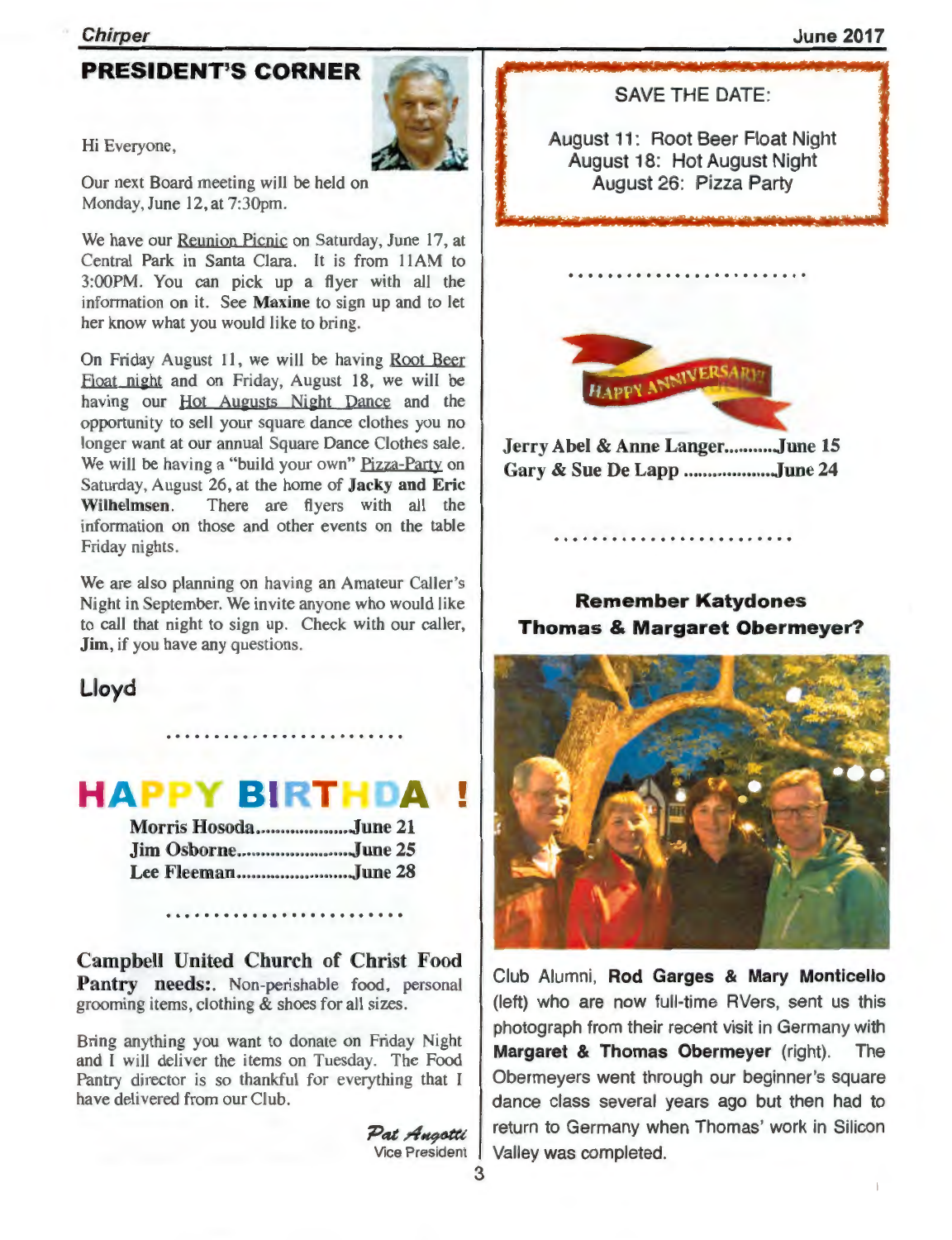## June 2017

## Chirper

*Chirper Chatter ...* 

# **Square Dance Calls** Picture Puzzle Time... Last month's answers:

*#49- Linear Cycle #50 - California Twirl* 

#51



~~Z-~oc~

#52

## **New Puzzle ... SUPER QUIZ** (Copied from San Jose Mercury News)

Subject: THREE WORD SAYINGS *Provide the third word (e.g. Silence Gives Answer: Consent)* 

- 1. Live and
- 2. Love conquers \_\_
- 3. Misery loves
- 4. Never say \_\_
- 5. Hope springs \_\_
- 6. Forgive and
- 7. Comparisons are
- 8. Appearances are
- 9. Courtesy costs \_\_

# **Life Puzzles of Members & Friends...**

Josie Rhea was sick one week and fell on another week bruising her face and we were certainly glad to see her back dancing with us last Friday, May 26 ...

Our President, Lloyd Dar knell, with his son, David, left Friday morning, May 19, to join a Sacramento Railroad Museum planned tour, later joining a guided tour of the two buildings across the street which they

use for storage and repair of cars and engines; stayed over at Auburn and headed for Reno Saturday for a Railroad Convention Show and Banquet Dinner to hear the keynote speaker from Union Pacific Railroad. Sunday, they headed for Virginia City to ride the train on the Virginia and Truckee Railroad and tour the town; then headed for Carson City's Train Museum to ride a Rail Car and tour the shops there. They went back to Reno to spend the night and retum back home on Monday morning (Ed: whew! Exhausting!)...

Sandy Hastings attended her grandson's marvelous wedding held in Denver, May 20 and had a wonderful time...

Char Pitts will be absent the next 3 Fridays and plan to be back in time for our Katydids annual picnic. She will be touring Providence, RI, Boston, Cape Cod with a tour group and then spend a week visiting friends near New Haven and others near Cambridge, all on her wish list for a long time and wanting to clear the slate...

Heard that Bob Steele was recently hospitalized with pneumonia. We wish him a speedy recovery and hope we'll see him on the dance floor soon.

Roger Johnson, had knee replacement surgery on May  $22<sup>nd</sup>$  and is doing fine with the pain almost gone. He will be on Leave of Absence while he regains good health in his dancing legs! See you in a square soon, Roger!

Good to see Stephanie Stevens back with us after having been in Salt Lake City for her annual 2 week research trip to the family history library. She reports good success and had fun with her classmates.

The Darknells have added a new charcoal Kia Sorento SUV to retire their older van they had. Congratulations!...



Morris Hosoda moho77@gmail.com

6) Forget, 7) Odious, 8) Deceptive, 9) Nothing  $\ket{\mathbf{1}}$  Learn, 2) All, 3) Company, 4) Die or never, 5) Eternal,  $:$  Southernal proof  $\epsilon$  of staws in  $\epsilon$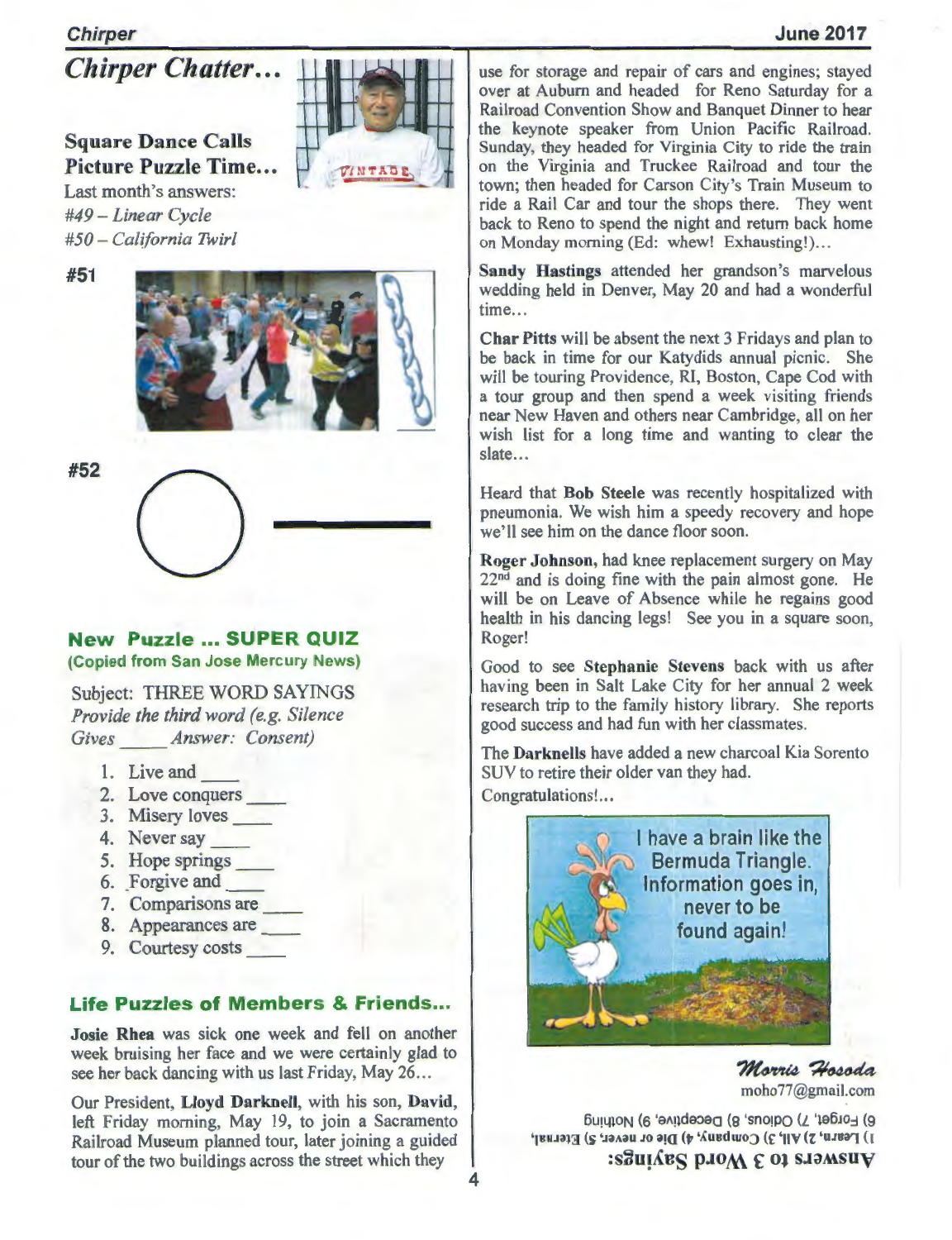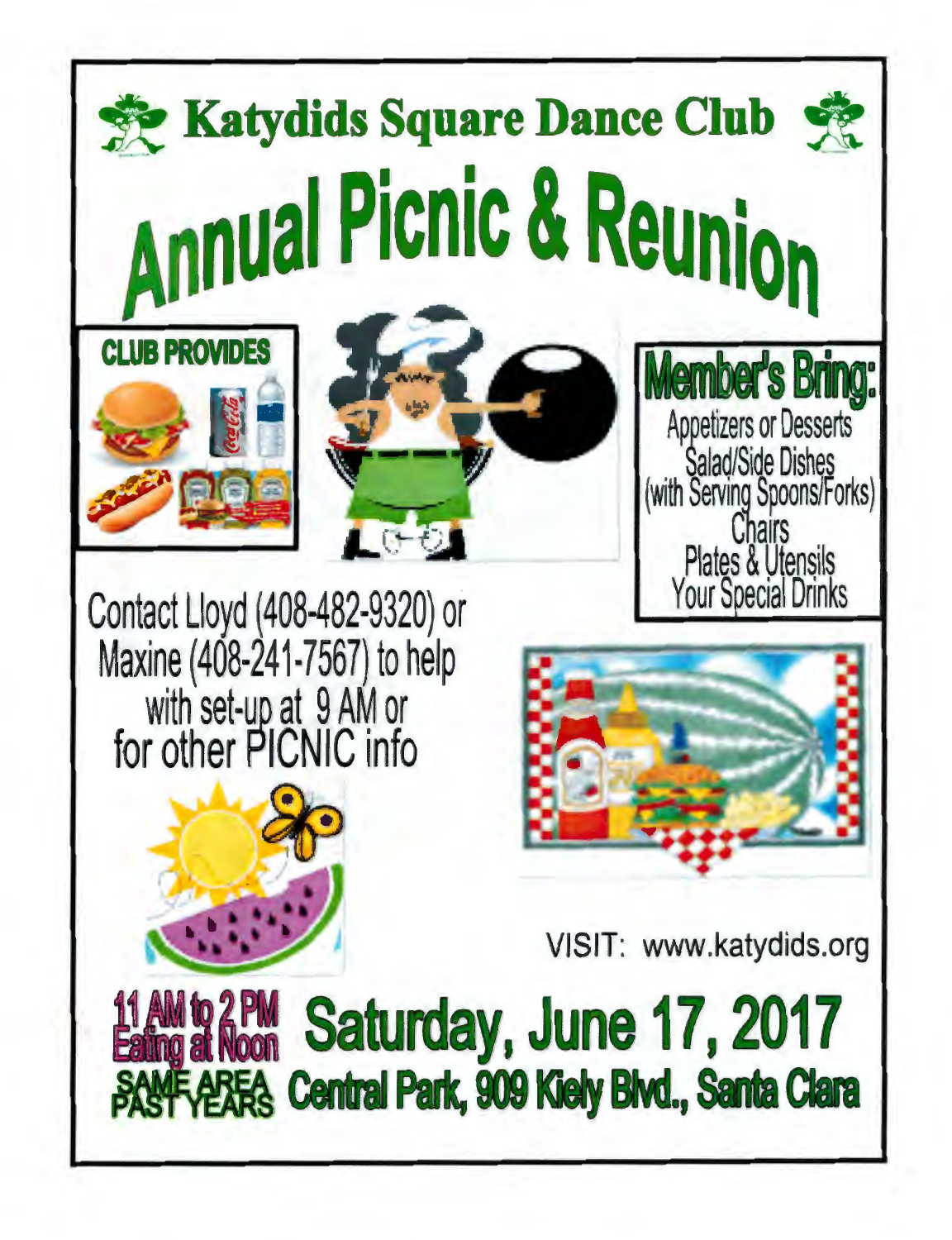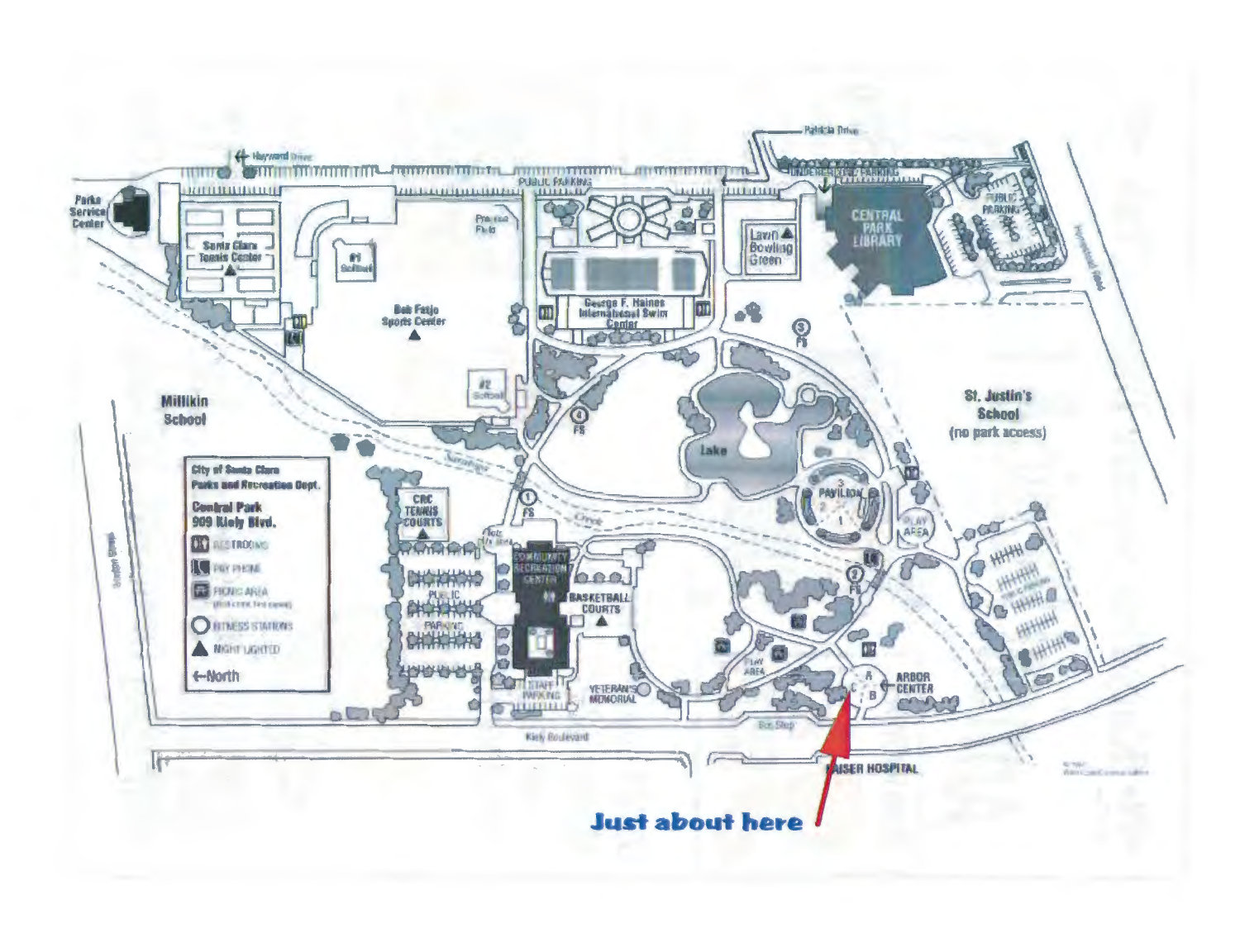# **Note from Jane Bishop to the Katydids:**

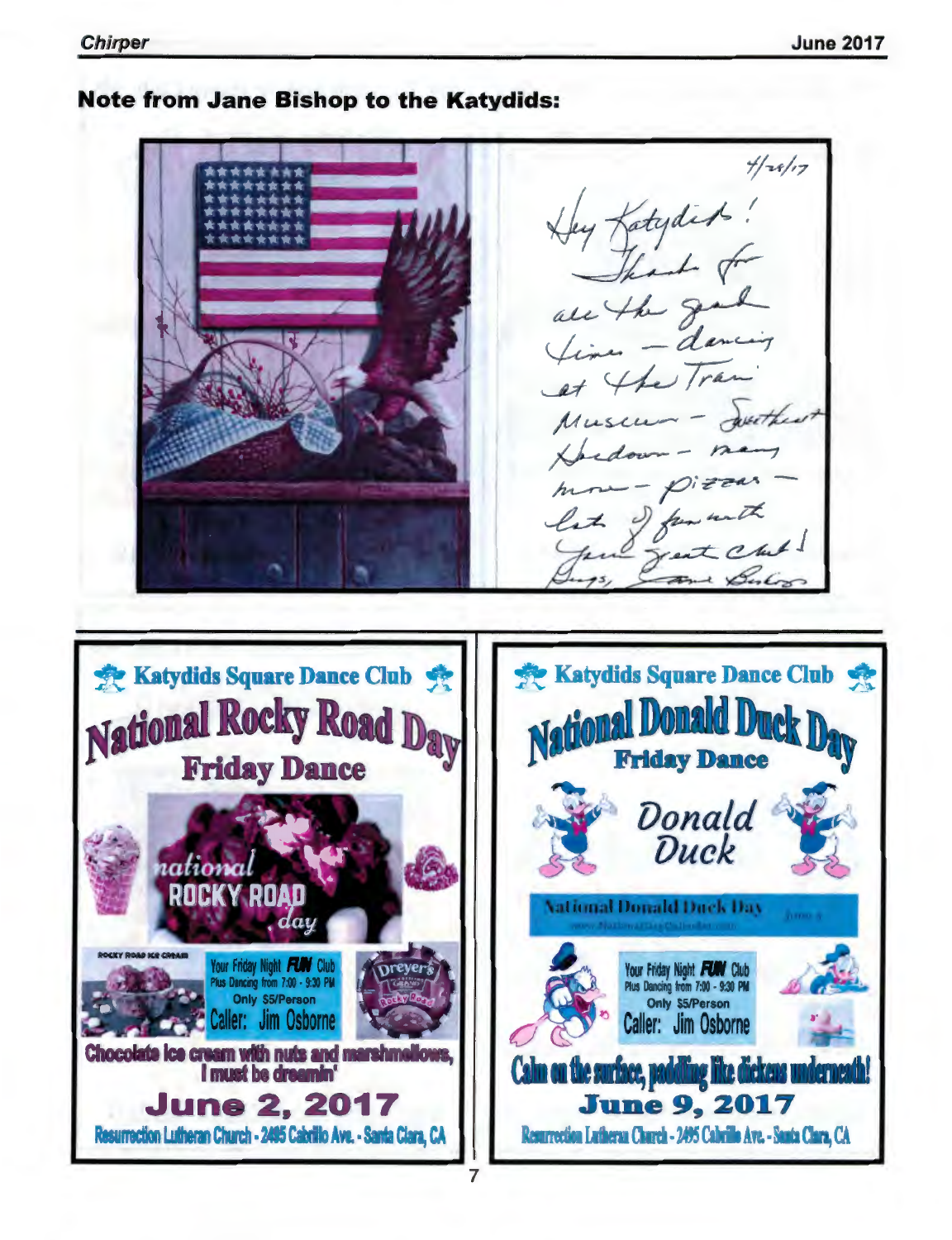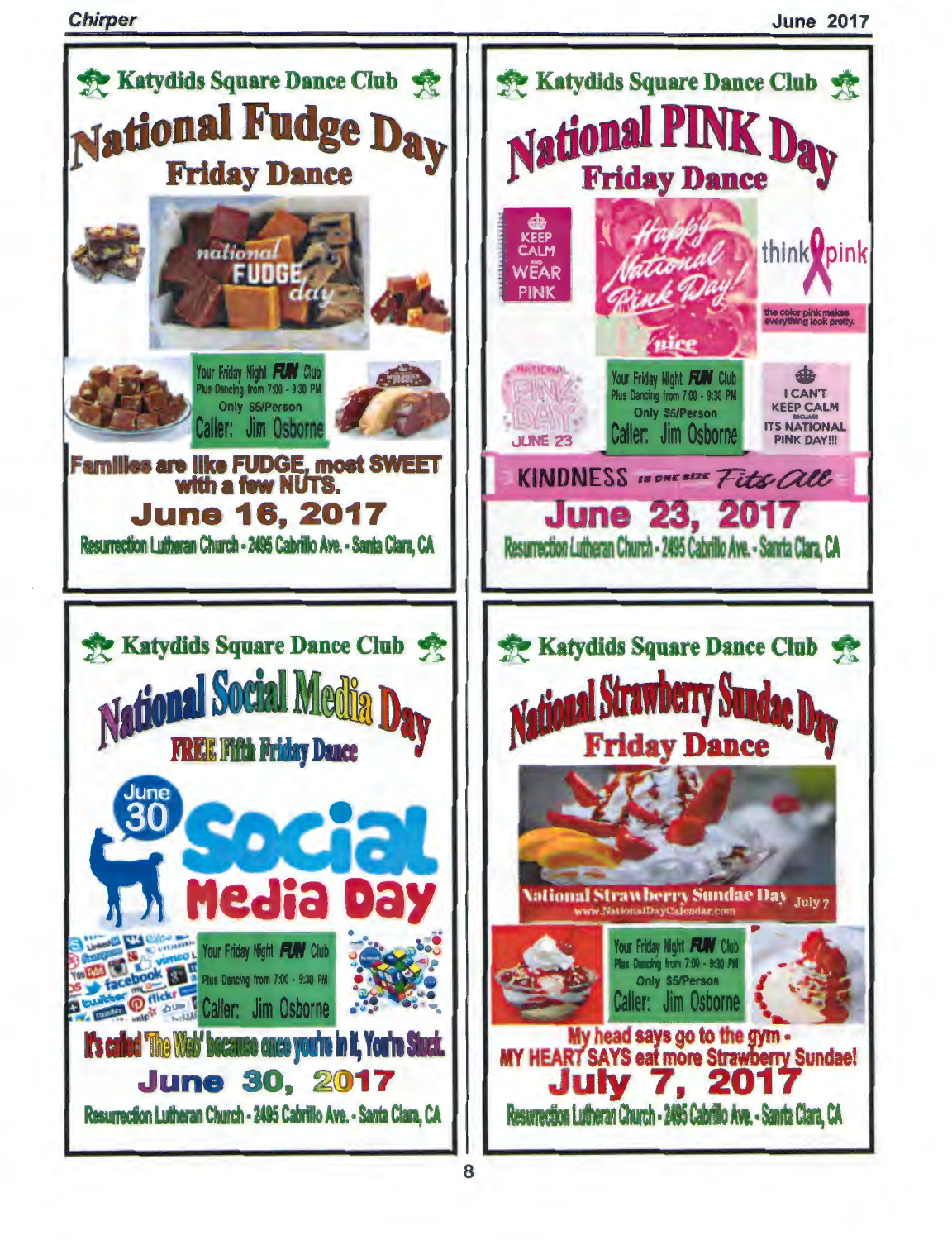[editor's note: Ed Wayne, frequent guest at the Katydids Club on Friday nights sent this to me recently. I thought you might enjoy it as well.]

Subject: Wrong email

A Minneapolis couple decided to go to Florida to thaw out during a particularly icy winter. They planned to stay at the same hotel where they spent their honeymoon 20 years earlier.

Because of hectic schedules, it was difficult to coordinate their travel schedules. So, the husband left Minnesota and flew to Florida on Thursday, with his wife flying down the following day.

The husband checked into the hotel. There was a computer in his room, so he decided to send an email to his wife. However, he accidentally left out one letter in her email address, and without realizing his error, sent the e-mail.

Meanwhile, somewhere in Houston , a widow had just returned home from her husband's funeral. He was a minister who was called home to glory following a heart attack.

The widow decided to check her e-mail expecting messages from relatives and friends. After reading the first message, she screamed and fainted.

The widow's son rushed into the room, found his mother on the floor, and saw the computer screen which read:

To: My Loving Wife

Subject: I've Arrived

Date: July 19, 2017

I know you're surprised to hear from me. They have computers here now and you are allowed to send emails to your loved ones. I've just arrived and have been checked in.

I've seen that everything has been prepared for your arrival tomorrow. Looking forward to seeing you then! Hope your journey is as uneventful as mine was.

P. S. Sure is freaking hot down here!!!!